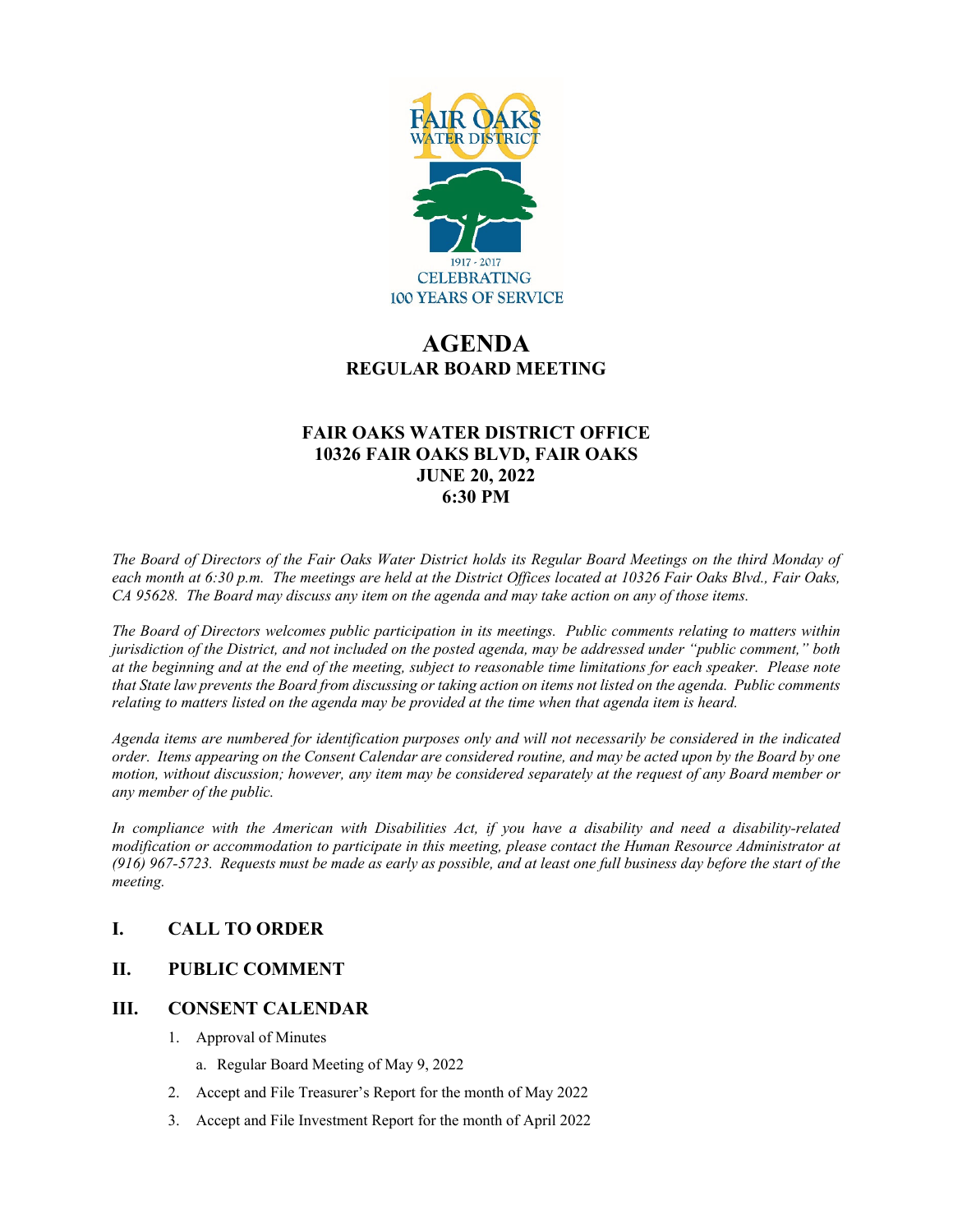- 4. Accept and File Financial Expense Report for the month of May 2022
- 5. Approval of Warrants
- 6. Approval of Cal-Card Statements for the month of May 2022
- 7. Approval of Board Expense Report for the month of May 2022

## **IV. PRESENTATIONS AND CORRESPONDENCE**

1. None

### **V. DISCUSSION AND ACTION ITEMS: OLD BUSINESS**

- 1. Update and discussion on the FOWD Corporation Yard Redevelopment Project
- 2. Update and discussion on FOWD Groundwater Well Projects

## **VI. DISCUSSION AND ACTION ITEMS: NEW BUSINESS**

- 1. Update and discussion on FOWD Water Supply for the month of May 2022
- 2. Discussion and possible action on the 2023 FOWD Budget and Prop 218 Schedule
- 3. Discussion and possible action on the 2022 Salary Ranges for all Board approved positions

### **VII. UPCOMING EVENTS**

1. June 15, 2022 - FORPD Meeting at FOWD

### **VIII. REPRESENTATIVE REPORTS**

- 1. Sacramento Groundwater Authority (SGA)
- 2. Regional Water Authority (RWA)
- 3. Sacramento Water Forum
- 4. Other

## **IX. DIRECTORS' REPORTS & COMMENTS**

- 1. Budget Committee (Sarkovich, Page)
- 2. Technical Advisory Committee (Marx, McRae)
- 3. Capital Improvement Committee (Sarkovich, Page)
- 4. Personnel Committee (McRae, Petersen)
- 5. Public Relations Committee (Page, McRae)
- 6. Wholesale Water Agreement Ad–Hoc Committee (McRae, Petersen)
- 7. Carmichael Water District Ad–Hoc Committee (Marx, McRae)

## **X. GENERAL MANAGER'S REPORT**

- 1. Maintenance Work Report
- 2. Capital Projects Status Report
- 3. Authorizations of Additional Funding
- 4. Water Transfer Status Report